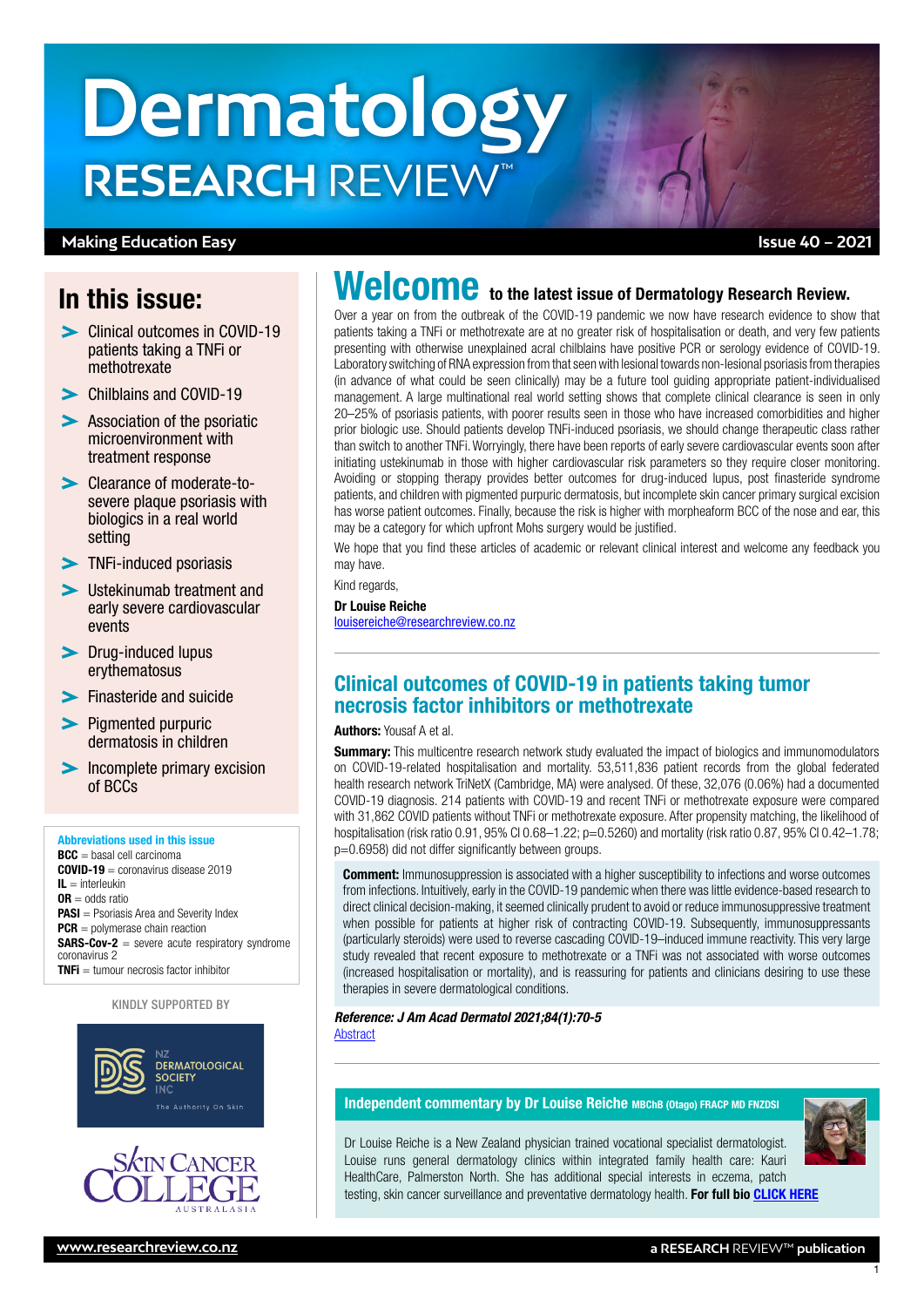## <span id="page-1-0"></span>**Dermatology RESEARCH** REVIEW™



# Psoriatic disease<sup>†</sup> is deeper than  $\sin^1$

# Make Cosentyx® your first choice for targeting complete treatment\*

\*Efficacy established by achievement of primary endpoints in clinical trials looking at manifestations of psoriatic disease $2-8$ 



*UNOVARTIS* 



# Most chilblains observed during the COVID-19 outbreak occur in patients who are negative for COVID-19 on polymerase chain reaction and serology testing

Authors: Le Cleach Let al.

**Summary:** This French study evaluated the prevalence of acral manifestations (mainly chilblains) in patients with COVID-19. A national survey was launched on 30 March 2020 by the French Society of Dermatology that asked physicians to report cases of skin manifestations in patients with suspected or confirmed COVID-19 during the national lockdown period. 311 patients with acral manifestations (58.5% women, median age 25.7 years) were reported; chilblains (65%) were the most frequent clinical presentation. 93 (30%) of the patients with acral manifestations had clinical signs of COVID-19, 67 (22%) had less specific infectious symptoms, and 151 (49%) had no clinical symptoms of COVID-19 preceding or during the course of acral lesions. Histological analysis of skin biopsies was consistent with chilblains. 150 (48%) patients were tested for COVID-19. Overall, 70 of 75 patients were seronegative for SARS-Cov-2 serology and 114 of 121 patients were negative for SARS-CoV-2 reverse transcription PCR.

**Comment:** Early into the COVID-19 pandemic a rise in acral lesions, particularly chilblain vasculitis, was observed and was found to be associated with a milder clinical course and a higher incidence in younger patients. It became an important clinical manifestation of COVID-19. This study reveals that only a minority of patients presenting with acral lesions, mainly chilblains, are due to laboratory confirmed COVID-19 infection (reverse transcription PCR or SARS-Cov-2 serology). The take-home message is to exclude possible COVID-19 infection should you observe acral chilblains, particularly during the pandemic despite COVID-19 being an unlikely cause.

*Reference: Br J Dermatol 2020;183(5):866-74* [Abstract](https://onlinelibrary.wiley.com/doi/10.1111/bjd.19377)

# Association of the psoriatic microenvironment with treatment response

Authors: Wang G et al.

Summary: This study reported the development of a bioinformatic gene signature score derived from skin mRNA to predict psoriasis treatment response. 1145 skin samples from patients in 12 retrospective psoriasis studies were analysed using the CIBERSORT algorithm to define the immune landscape of psoriasis lesions and controls. Random forest classification and principal component analysis algorithms were used to estimate psoriatic microenvironment (PME) signature genes and construct a PME score. In psoriasis lesions, the expression of 33 PME signature genes defined 2 immune phenotypes that could be simplified to a numerical PME score. A high PME score was characterised by keratinocyte differentiation, and a low PME score exhibited an immune activation signature. A high PME score correlated with a better treatment response  $(75.8\%$  PASI reduction;  $p=0.03$ ). whereas a low PME score was associated with a worse response (53.5% PASI reduction; p=0.03). The PME score after 4 weeks' treatment correlated with future responder versus nonresponder status for etanercept, methotrexate plus adalimumab, and tofacitinib, 8–12 weeks earlier than PASI correlations.

**Comment:** Lesional and non-lesional psoriasis skin demonstrates different immune profiles when analysed by whole genome RNA expression. Effective therapy effects conversion of lesional whole genome RNA expression to that seen in non-lesional skin. The PME score is a biometric measure of this conversion and is seen in advance of clinical change. Were this to become a readily available clinical tool in future, it would reap benefits for patients and clinicians knowing in advance which therapy is likely to be most effective (as culture sensitivities direct appropriate antibiotic prescribing), be fiscally wise for the health sector, and avoid drug waste with carbon footprint implications.

*Reference: JAMA Dermatol 2020;156(10):1057-65* [Abstract](https://jamanetwork.com/journals/jamadermatology/article-abstract/2770071)

2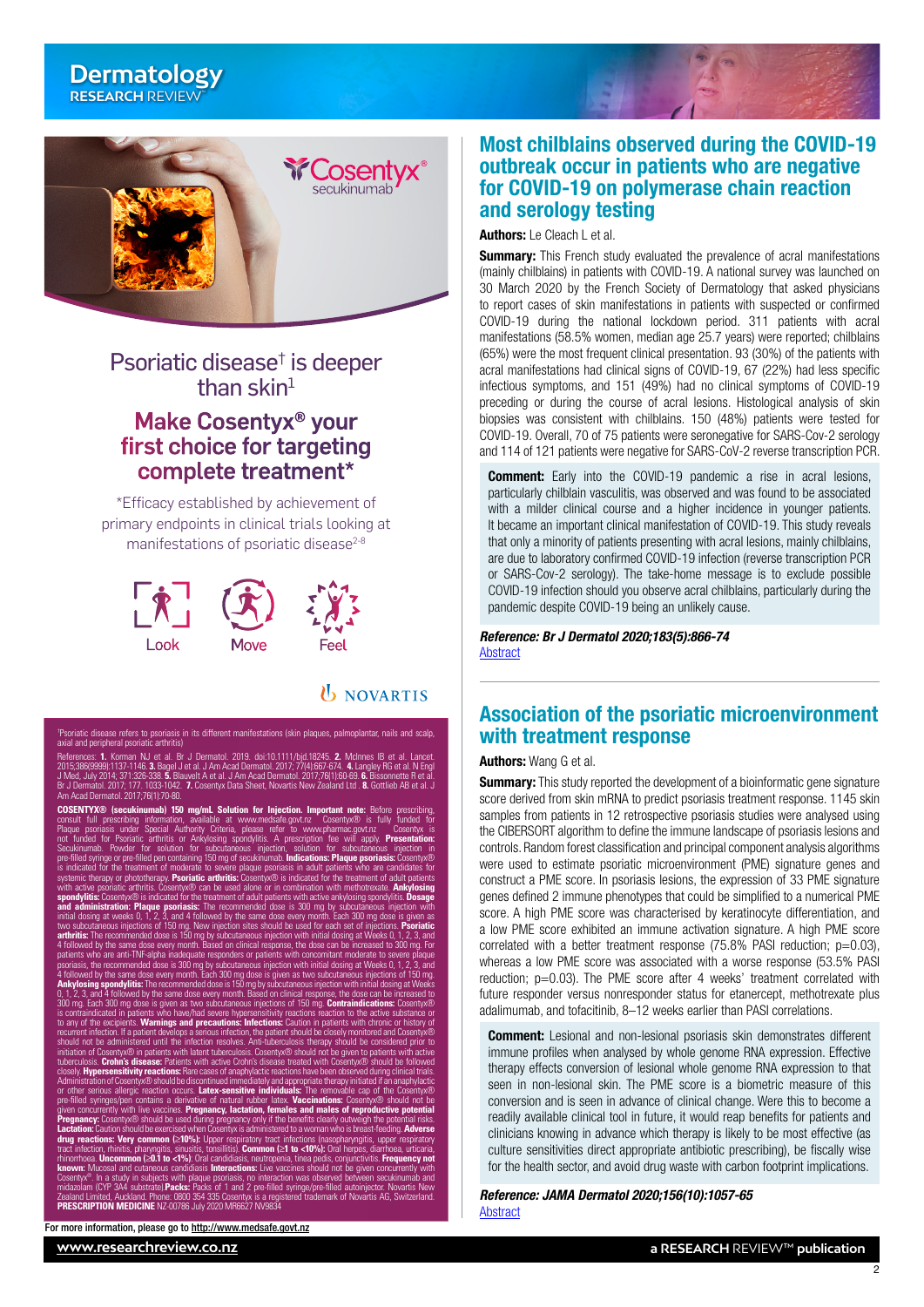## <span id="page-2-0"></span>A multinational, prospective, observational study to estimate complete skin clearance in patients with moderate-to-severe plaque PSOriasis treated with BIOlogics in a REAL world setting (PSO-BIO-REAL)

#### Authors: Seneschal J et al.

**Summary:** The observational PSO-BIO-REAL study estimated complete skin clearance in patients with moderate-to-severe plaque psoriasis treated with biologics in a real world setting. 846 patients from the US, France, Italy, the UK and Germany who were taking a biologic (TNFi or anti-IL-12/23) were followedup for 1 year. Prior to study entry, 60% of patients were biologic-naïve. 23% and 26% of patients achieved complete skin clearance at 6 and 12 months, respectively. The proportion of patients achieving complete skin clearance was better in biologic-naïve patients (25% at month 6 and 30% at month 12) than in biologic-experienced patients (20% at both time-points). The rate of complete skin clearance decreased with increasing number of prior biologics and baseline comorbidities.

**Comment:** The more severe cases of psoriasis with respect to degree, extent, and duration of disease have long been observed to be associated with greater comorbidities and reduced therapeutic response. Most trials of new biologics are undertaken in biologic-naïve patients and those with moderate disease, in whom better responses would be predictable. Furthermore, although 75% improvement in skin disease measured by PASI, Dermatology Life Quality Index or similar scores is indicative of excellent disease improvement, real-life patients desire complete clearance of skin disease. Fiscal restraint reduces drug accessibility to more severe and therapeutic-resistant disease. This multinational study provides practical real-life data, showing around 25% complete skin clearance at 6 and 12 months in adults with moderate-tosevere plaque psoriasis treated with biologics. As the number of baseline comorbidities and the number of prior biologics increased, the rate of complete skin clearance decreased. 75% of our most severe psoriasis patients thus remain in need of further novel therapies.

#### *Reference: J Eur Acad Dermatol Venereol 2020;34(11):2566-73* **[Abstract](https://onlinelibrary.wiley.com/doi/10.1111/jdv.16568)**

Independent Content: The selection of articles and writing of summaries and commentary in this publication is completely independent of the advertisers/sponsors and their products.

Privacy Policy: Research Review will record your email details on a secure database and will not release them to anyone without your prior approval. Research Review and you have the right to inspect, update or delete your details at any time.

Disclaimer: This publication is not intended as a replacement for regular medical education but to assist in the process. The reviews are a summarised interpretation of the published study and reflect the opinion of the writer rather than those of the research group or scientific journal. It is suggested readers review the full trial data before forming a final conclusion on its merits.

Research Review publications are intended for New Zealand health professionals.



This Research Review has been endorsed by The Royal New Zealand College of General Practitioners (RNZCGP) and has been approved for up to 1 CME credit for the General Practice Educational Programme (GPEP) and Continuing Professional Development (CPD) purposes. You can record your CME credits in your **[RNZCGP Dashboard](https://www.rnzcgp.org.nz/RNZCGP/Contact_Management/Sign_In.aspx)** 

Time spent reading this publication has been approved for CNE by The College of Nurses Aotearoa (NZ) for RNs and NPs. For more information on how to claim CNE hours please **[CLICK HERE](http://www.nurse.org.nz/continuing-nursing-education-cne-template.html)**.

The Australasian College of Dermatologists has approved all Dermatology Research Reviews for accreditation as a Category 1 Level 1 activity  $= 1$  point per hour. Please [CLICK HERE](https://www.dermcoll.edu.au/for-fellows-and-trainees/continued-learning-cpd/continuing-professional-development-cpd/) to download CPD information

# TNF-**α** inhibitor–induced psoriasis: A decade of experience at the Cleveland Clinic

#### Authors: Mazloom SE et al.

Summary: This retrospective study characterised a cohort of patients with TNFiinduced psoriasis who were treated at the Cleveland Clinic over a 10-year period from 2003 to 2013. Overall, 102 patients (mean age of onset 40 years, 73.5% female) were evaluated. Crohn's disease (48%) and rheumatoid arthritis (24.5%) were the most frequent primary conditions, and infliximab (52% of cases) was the most common inciting agent. Subtypes of TNFi-induced psoriasis included plaquetype psoriasis (49.5%), scalp psoriasis (47.5%), and palmoplantar pustulosis (41%). TNFi-induced psoriasis improved or resolved after treatment with topical medications alone in 63.5% of patients. Ciclosporin and methotrexate (>10mg weekly) were often effective if topical treatments failed. TNFi-induced psoriasis improved or resolved in 67% of refractory cases after TNFi discontinuation, but persisted or recurred in 64% of patients after switching to another TNFi.

**Comment:** Psoriasis is associated with several autoimmune diseases and many of these are considered psoriasis comorbidities, such as rheumatoid arthritis and Crohn's disease. So it may not be surprising that patients with these conditions later develop psoriasis. However, TNF inhibitors are used to treat both psoriasis and other autoimmune diseases such as Crohn's and rheumatoid arthritis and hence development of new psoriasis whilst undergoing TNFi therapy seems paradoxical. Should it arise in your patient, this study is therapeutically helpful, advising cessation of the TNFi, rather than switching to another TNFi.

*Reference: J Am Acad Dermatol 2020;83(6):1590-8* [Abstract](https://www.jaad.org/article/S0190-9622(18)33089-5/fulltext)

# Association between early severe cardiovascular events and the initiation of treatment with the anti-interleukin 12/23p40 antibody ustekinumab

#### Authors: Poizeau F et al.

**Summary:** The monoclonal antibody ustekinumab (targeting IL-12/23p40) is effective in the treatment of moderate-to-severe psoriasis, psoriatic arthritis, and Crohn's disease. This case-time-control study used data from the French national health insurance database to evaluate whether treatment with ustekinumab is associated with increased risk of severe cardiovascular events (SCEs). Of 9290 patients exposed to ustekinumab (52% male; mean age 43 years), 179 experienced SCEs (acute coronary syndrome, unstable angina, or stroke) within 6 months of exposure. There was a significant association between initiation of ustekinumab and SCE occurrence in patients with high baseline cardiovascular risk (OR 4.17, 95% CI 1.19–14.59) but not in patients with low cardiovascular risk.

**Comment:** More severe and extensive psoriasis is associated with higher comorbidities including cardiovascular disease. Reducing global patient inflammation is considered important for reducing psoriasis and comorbidity risk. Whilst weight reduction, exercise and anti-inflammatory diets (e.g. Mediterranean diet) promote holistic anti-inflammation, most patients with severe disease benefit from therapeutic assistance to stimulate a positive spiral of lifestyle change. The results of this study are concerning because the very group of psoriasis patients we would consider prescribing ustekinumab for in NZ are those with severe and extensive psoriasis, and these patients are also more likely to be at higher cardiovascular risk. Until further studies provide appropriate mitigating therapeutic advice, patients commencing ustekinumab warrant closer cardiovascular surveillance and consideration of cardiology review.

*Reference: JAMA Dermatol 2020;156(11):1208-15* [Abstract](https://jamanetwork.com/journals/jamadermatology/article-abstract/2770560)



**to read previous issues of [CLICK HERE](http://www.researchreview.co.nz/nz/Clinical-Area/General-Medicine/Dermatology.aspx) Dermatology Research Review**

3